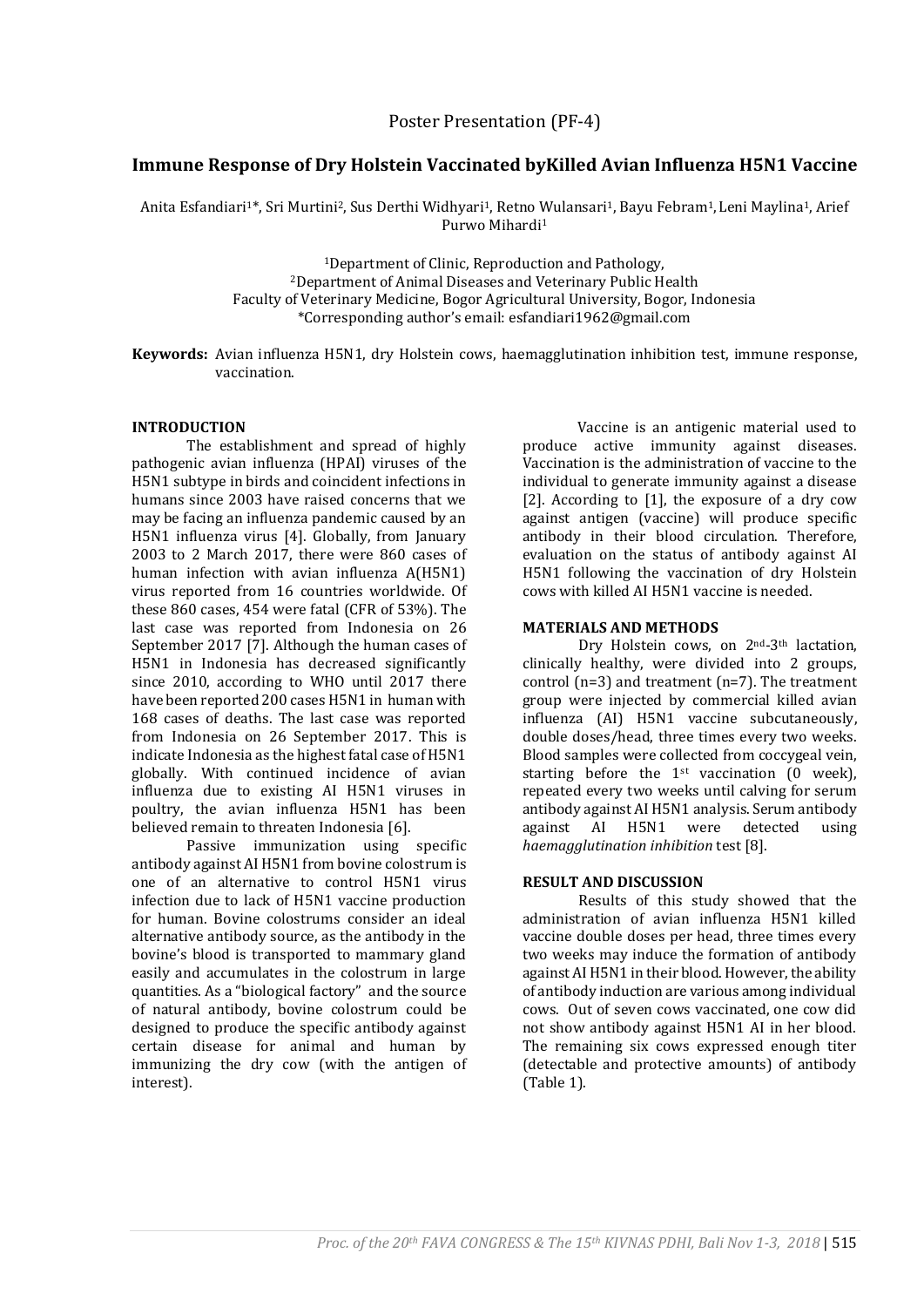| Cow<br>Code    | Titer of Antibody Against AI H5N1 (log 2) |                                    |                                           |                                           |
|----------------|-------------------------------------------|------------------------------------|-------------------------------------------|-------------------------------------------|
|                | <b>Before Vaccination</b>                 | Two Weeks After 1st<br>Vaccination | Two Weeks After 2nd<br><b>Vaccination</b> | <b>Two weeks After</b><br>3rd Vaccination |
| Control        |                                           |                                    |                                           |                                           |
| 118            | 0                                         | $\mathbf{0}$                       | $\mathbf{0}$                              | $\mathbf{0}$                              |
| 1719           | $\theta$                                  | $\Omega$                           | $\Omega$                                  | $\Omega$                                  |
| 1767           | $\theta$                                  | $\theta$                           | $\theta$                                  | $\Omega$                                  |
| Vaccinate<br>d |                                           |                                    |                                           |                                           |
| 888            | $\theta$                                  | $\theta$                           | $\Omega$                                  | 5                                         |
| 1862           | $\theta$                                  | $\theta$                           | $\Omega$                                  | $\theta$                                  |
| 1587           | 0                                         | $\theta$                           | 0                                         | 3                                         |
| 30             | 0                                         | 3                                  | 3                                         | 5                                         |
| 220            | 0                                         | 2                                  | 3                                         | 4                                         |
| 713            | 0                                         | 4                                  | 4                                         | 5                                         |
| 776            | O                                         | 3                                  | 4                                         | 5                                         |

Table 1 Titer of serum antibody of Holstein cows vaccinated by *Killed* AI H5N1 *Vaccine* 

Although the majority (85%) of vaccinated cows have shown the ability to produce antibodies, the variation among individuals were observed on the onset of antibody detected. Four out of seven vaccinated cows responded very well, showing high antibody titer (cows code 30, 220, 713, 776). Specific antibody against H5N1 were detected in their blood serum using HI test two weeks following the 1st vaccination, with the titer as high as 22-24. After the second administration of vaccine (*booster*) the titer of antibody continued to increase until two weeks after the 3rd vaccination, with the titer of antibody between 24-25. The serum antibody anti H5N1 AI was detected later (two weeks after the 3rd vaccination) with the titer between 23-2<sup>5</sup> in two remaining cows. One more cow (cow code 1862) was failed to show the antibody titer in her perifer blood (titer 20) even after 2 weeks following the 3rd vaccination.

A various factors involve on the formation of antibody such as age, molecule size of antigen, the complexity of chemical structure of antigen, genetic, route of immunization, antigen dose and, the timing and frequency of immunization [3]. It has been reported that the body condition of the animal play an important role on the antibody formation. The body condition interfered by the feed, qualitatively and quantitatively. This has involve at the physiological condition and the immune response. On the other hand, stress, barn condition and the time of sampling may affect antibody concentration [5].

Vaccination is the administration of antigen collected from contageous agent. When exposed to other protein, the body will respond to the cellular and humoral immunity. In the immune system, the immunity mediated by cells (T-

lymphocytes), and provide cellular immunity by activating T-lymphocytes and lymphokines. On the other side, cells generated from humoral system (B-lymphocytes) provides a response on the antigenic challenge by providing the specific antibody. The antibody will be released in the blood and other body fluid [5].

# **CONCLUSION**

Dry Holstein cows vaccinated by commercial killed Avian Influenza H5N1 vaccine subcutaneously, double doses, three times every two weeks were able to produce specific antibody against antigen virus AI H5N1 in their blood. Dry Holstein cows were very responsive to AI H5N1 antigen injected. Dry cows could be immunized by commercial killed AI H5N1 vaccine and produce the antibody against AI H5N1 in their blood in detectable and protective amounts.

# **ACKNOWLEDGMENTS**

The experiment was supported by The Ministry of Research, Technology and Higher Education through research grant in FY 2017-2019 ("Penelitian Unggulan Perguruan Tinggi").

# **REFERENCES**

- [1] Barrington GM *et al.* 2001. Regulation of colostrogenesis in cattle. *Livest Prod Sci* 70: 95- 104.
- [2] Kreier JP, Mortenseng RF. 1990. Infection, Resistance, and Immunity. New York (US): Harper and Row.
- [3] Liddell E, Weeks I. 1995. Antibody technology. BIOS Bioscience Publisher Limited. UK
- [4] Subbarao K, Luke K. 2007. H5N1 viruses and vaccines. *J PPat* 3: 0001-0003.